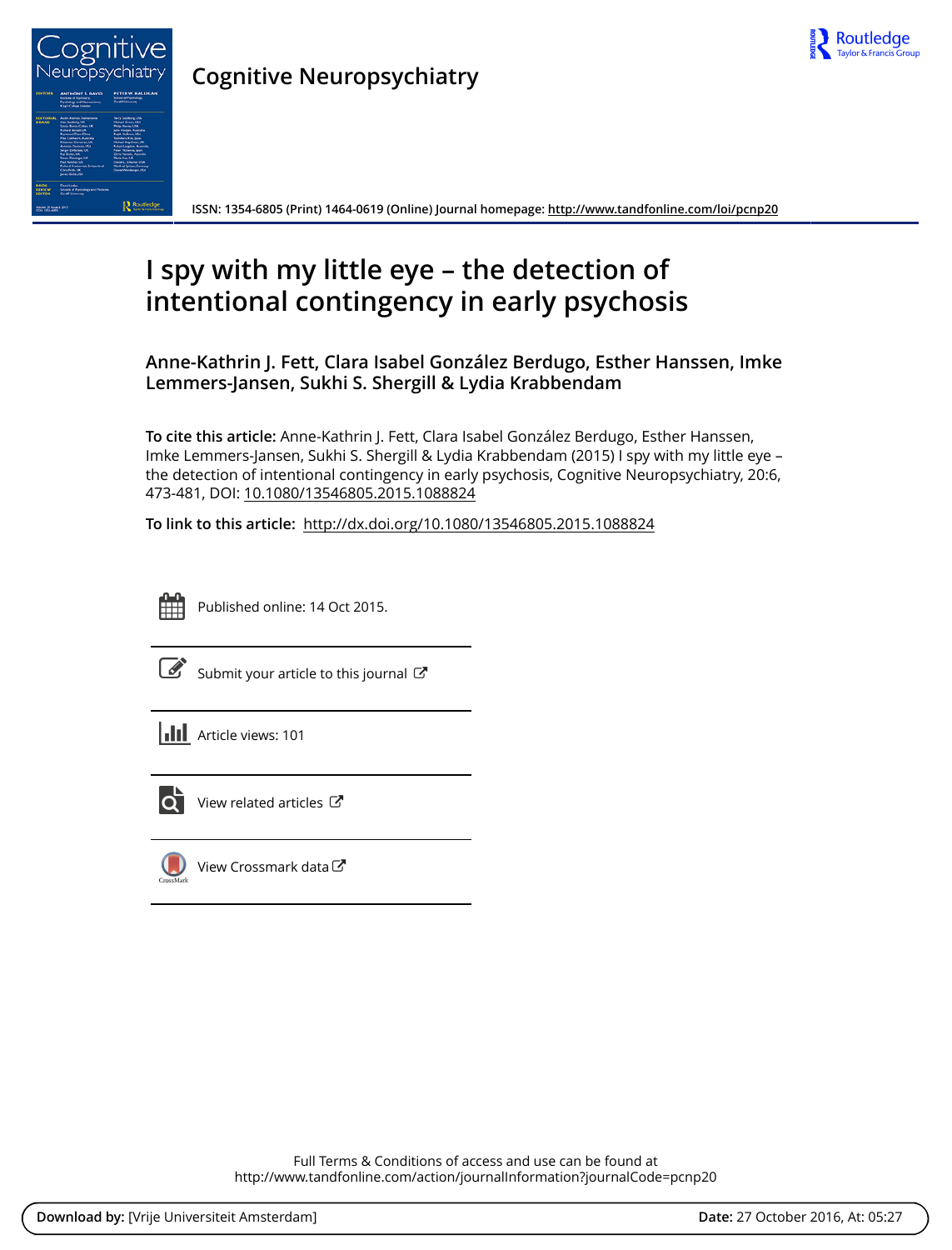## I spy with my little eye – the detection of intentional contingency in early psychosis

Anne-Kathrin J. Fett<sup>a,b\*</sup>, Clara Isabel González Berdugo<sup>a</sup>, Esther Hanssen<sup>a</sup>, Imke Lemmers-Jansen<sup>a</sup>, Sukhi S. Shergill<sup>b</sup> and Lydia Krabbendam<sup>a</sup>

<sup>a</sup> Department of Educational Neuroscience and LEARN! Research Institute for Learning and Education, Faculty of Behavioural and Movement Sciences, VU University Amsterdam, Van der Boechorststraat 1, Amsterdam 1081 BT, The Netherlands; <sup>b</sup>Department of Psychosis Studies, Institute of Psychiatry, Psychology and Neuroscience, King's College London, De Crespigny Park, London SE5 8AF, UK

(Received 9 June 2015; accepted 26 August 2015)

Introduction: Paranoid delusions have been associated with a tendency to overattribute intentionality and contingency to others' actions and incidental events in individuals with chronic psychosis. However, this hyper-associative perception bias has not been investigated in the early illness stages of psychosis, during which it may play a particularly crucial role in the formation of symptoms.

Method: We used an experimental paradigm with 20 short film clips of simple animate and inanimate shapes that either moved in a contingent or noncontingent manner to investigate the perception of contingency in 38 adolescents with early psychosis and 93 healthy control adolescents. Participants rated the contingency between the shapes' movements on a scale from 0 to 10. The data were analysed with multilevel regression analyses to account for repeated measures within subjects.

Results: There were no significant differences between patients and controls; both perceived the contingency of the shapes' movements similarly across all conditions and patients' contingency perception was unrelated to their levels of paranoid delusions.

Conclusion: Contingency perception was unimpaired in patients with early psychosis, suggesting that it might still be intact in the early illness stages. Future studies should set out to determine whether the early illness stages could offer a window for interventions that counteract the development of hyper-associative perceptions of contingency.

Keywords: early psychosis; paranoid delusions; contingency perception; causality perception

## Introduction

Detecting the presence and understanding the intentions of others is crucial for humans to function in their social environments. It has been suggested that in response to the complexities of social life, mechanisms to detect animacy and agency have developed to be highly sensitive in our species and that the origins of beliefs in supernatural things might be rooted in this development (Girotto, Pievani, & Vallortigara, [2014](#page-8-0);

<sup>\*</sup>Corresponding author. Email: [a.j.fett@vu.nl](mailto:a.j.fett@vu.nl)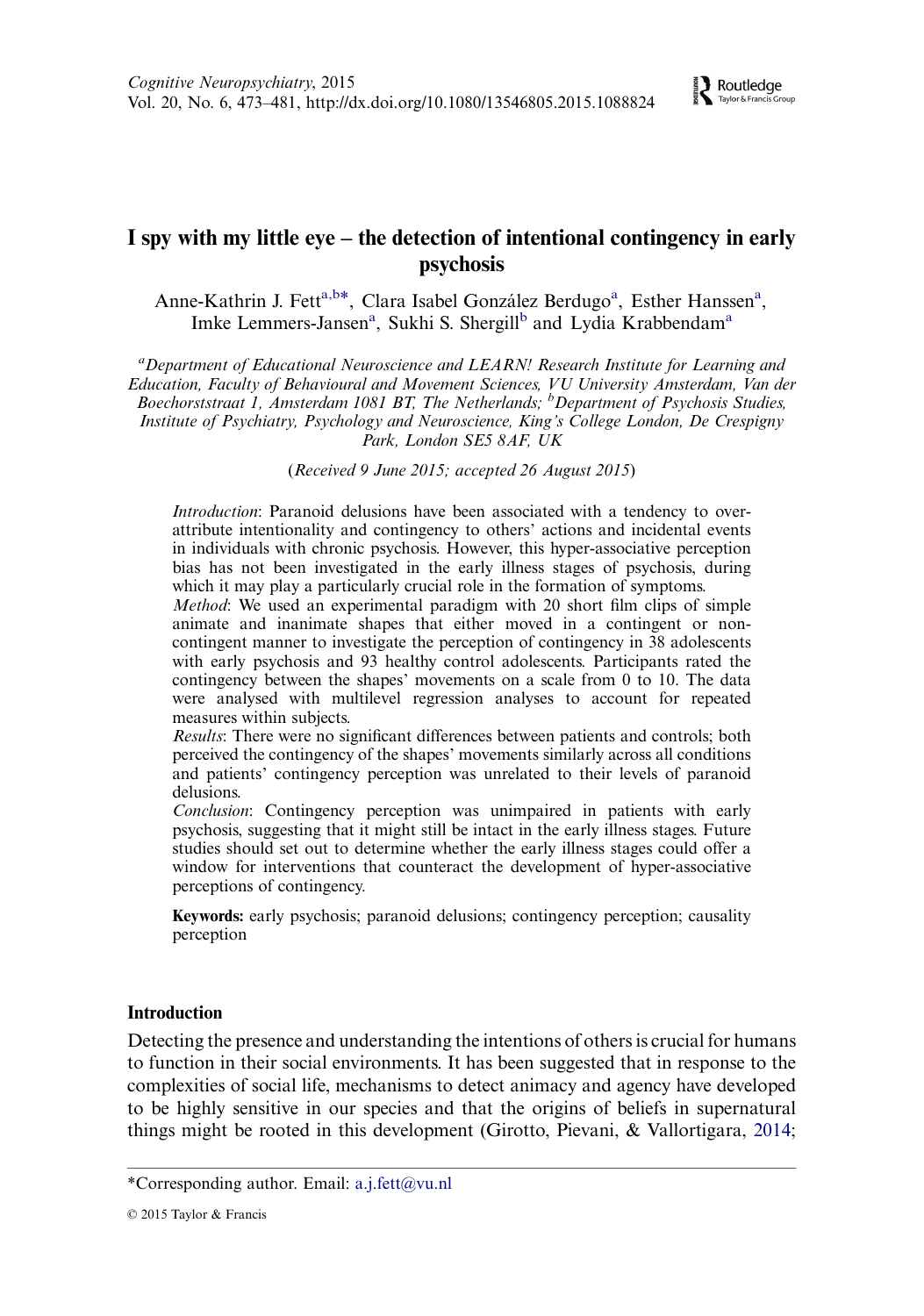Vallortigara, [2012\)](#page-9-0). Mechanisms of agency detection seem innate in humans (Mascalzoni, Regolin, Vallortigara, & Simion, [2013\)](#page-9-0), yet may become problematic if they overshoot. In line with this, some theories postulate that paranoid delusions; fixed, false beliefs that one is persecuted by others, arise from aberrant agency detection with a hyper-associative cognitive style, that is, the tendency to perceive meaning in unrelated events or other's actions. This phenomenon of aberrant salience has been explained in the light of aberrant dopamine signalling in psychosis (Frith, [2004](#page-8-0); Kapur, [2003](#page-8-0)).

Several experimental studies associated paranoid delusions with an increased propensity to perceive causality in human actions described in vignettes and in movements of animated shapes in simpler, language-free paradigms that do not involve overt social stimuli (Blakemore, Sarfati, Bazin, & Decety, [2003](#page-8-0); Fyfe, Williams, Mason, & Pickup, [2008;](#page-8-0) Horan et al., [2009](#page-8-0); Montag et al., [2011](#page-9-0); Peyroux, Strickland, Tapiero, & Franck, [2014;](#page-9-0) Russell, Reynaud, Herba, Morris, & Corcoran, [2006;](#page-9-0) Wende et al., [2015](#page-9-0)). Russell et al. [\(2006](#page-9-0)), for example, used a paradigm that required the interpretation of random movements of shapes that did not interact (i.e. they moved purposelessly), goal-directed motion where one shape chased/lead the other, and movements of shapes that were implying theory of mind, that is, the shapes were tricking/ coaxing each other. The results showed that patients with persecutory delusions misperceived random animations as contingent in comparison to controls and patients in remission. Blakemore, Sarfati, et al. [\(2003](#page-8-0)) used a similar paradigm to investigate the inference of contingency between movements of two shapes that were moving in an animate or inanimate way that was either contingent (related) or non-contingent (unrelated). Patients with paranoid delusions perceived no difference in relatedness between contingent and non-contingent movements of shapes if the shapes moved in an animate way, possibly they perceived contingency where there was none. Patients without paranoid delusions and healthy controls, in contrast, perceived a stronger relationship between animate contingent shapes compared to animate non-contingent shapes. In sum, these findings suggest that the aberrant perception of contingency might play a role in the instantiation and maintenance of paranoid delusions.

To date, research on the perception of contingency and its relationship with paranoid delusions has been conducted in chronic patients. This study investigated whether a hyper-associative perception bias is already present in the early stages of the illness, during which it may play a particularly crucial role in the formation of paranoid symptoms and whether there is a dose–response relationship between the degree of this perception bias and levels of paranoia in patients.

## Method

#### **Participants**

The sample consisted of 38 adolescents with early psychosis and 93 healthy control adolescents. Adolescents with early psychosis were recruited via consultant psychiatrists and the Mental Health Research Network in the SLAM, NELFT, Oxleas and SEPT NHS Foundation Trusts. Inclusion criteria for patients were (1) age between 13 and 19 years, (2) having had a psychotic episode according to ICD-10 criteria, (3) good command of English and (4) being able and willing to give informed consent. Twenty-seven patients had a diagnosis of non-affective psychosis and 11 patients had a diagnosis of affective psychosis. Diagnoses of non-affective psychosis were  $7 \times$  schizophrenia,  $10 \times$  acute and transient psychotic disorder,  $3 \times$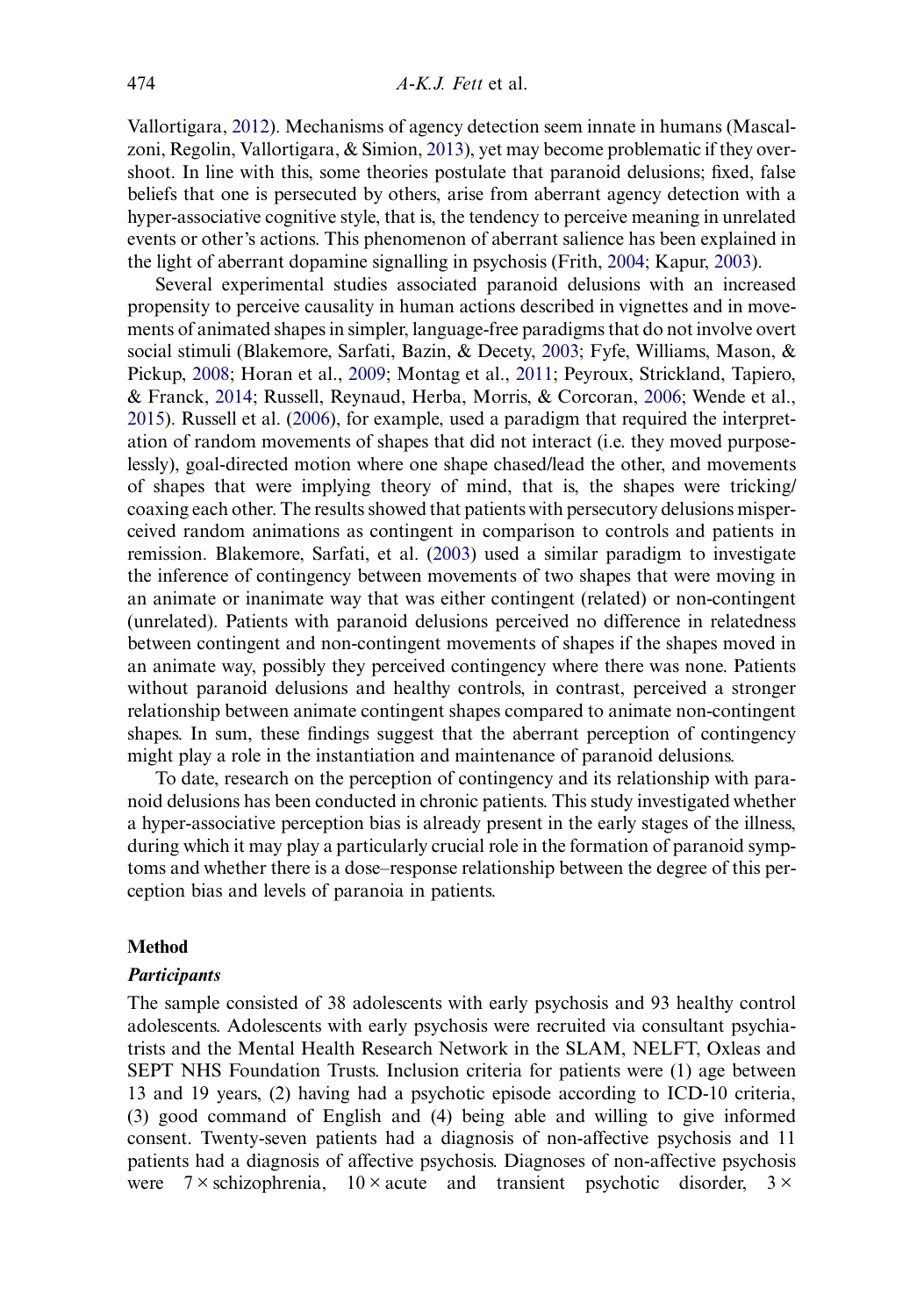schizoaffective disorder and  $7 \times$  unspecified non-organic psychosis. Diagnoses of affective psychosis were  $1 \times$  mania with psychotic symptoms,  $6 \times$  bipolar affective disorder with psychotic symptoms and  $4 \times$  depressive episode with psychotic symptoms. Adolescents in the control group were recruited from local schools, the volunteer database "Mindsearch", via colleagues and previous participants. Additional inclusion criteria for controls were (5) no psychiatric illness and no personal or family history of psychosis. Participants and their parents/guardians gave written informed consent if participants were under 16. The study was approved by the South West London Research Ethics Committee.

#### Measures

## Contingency task

We used the *Contingency task* as described in Blakemore, Sarfati, et al. [\(2003](#page-8-0)). The task instructions and stimuli were provided to us by Blakemore. The task entails two motion factors (animate and inanimate) and two contingency factors (contingent and non-contingent), yielding four conditions: (1) *animate contingent*  $(AC)$  – a prime mover shape moves across the screen and a reactive mover, which is positioned behind a window in a vertical wall, starts to rotate in the direction of the prime mover's motion when it passes by the window; (2) *animate non-contingent*  $(AN) - a$  prime mover moves across the screen and a reactive mover rotates before the prime mover reaches the window (i.e. was "out of sight"); (3) *inanimate contingent* (IC) – a prime mover collides with a reactive mover, that is, the prime mover's movement launches the reactive mover's; and (4) *inanimate non-contingent*  $(IN) - a$  prime mover moves across the screen, passing by the reactive mover without any contact.

Each stimulus image consisted of  $512 \times 512$  pixels and 256 colours. The position of the prime mover's exit point (top, middle or bottom of the screen), the colour of the shapes (blue, green or red), the form of the shapes (spiked or smooth-edged) and the direction of motion (horizontal or vertical) were varied. The variation of these factors was counter-balanced between conditions. The order of stimulus presentation was pseudo-randomised and counter-balanced. Participants saw 20 different 4 second film clips, including 5 of each condition, on a computer screen. Each clip was presented twice. After the first clip the participants were asked whether they thought that the movements of the two shapes were related. After viewing the clip for a second time they rated the relationship strength on a scale from 0 (not at all) to 10 (very much; see [Figure 1\)](#page-4-0).

#### Positive and negative syndrome scale

The Positive and Negative Syndrome Scale (PANSS) was used to assess patients' paranoid delusions (suspiciousness/persecution item) and overall positive, negative and general symptom levels. The PANSS consists of 30 items that are rated on a scale from 1 (absent) to 7 (extreme; Kay, Fiszbein, & Opler, [1987\)](#page-8-0).

## Green paranoid thoughts scale

The Green Paranoid Thoughts Scale (GPTS) was used as a more fine-grained measure of paranoid delusions (Green et al., [2008](#page-8-0)). The scale includes a "social reference" and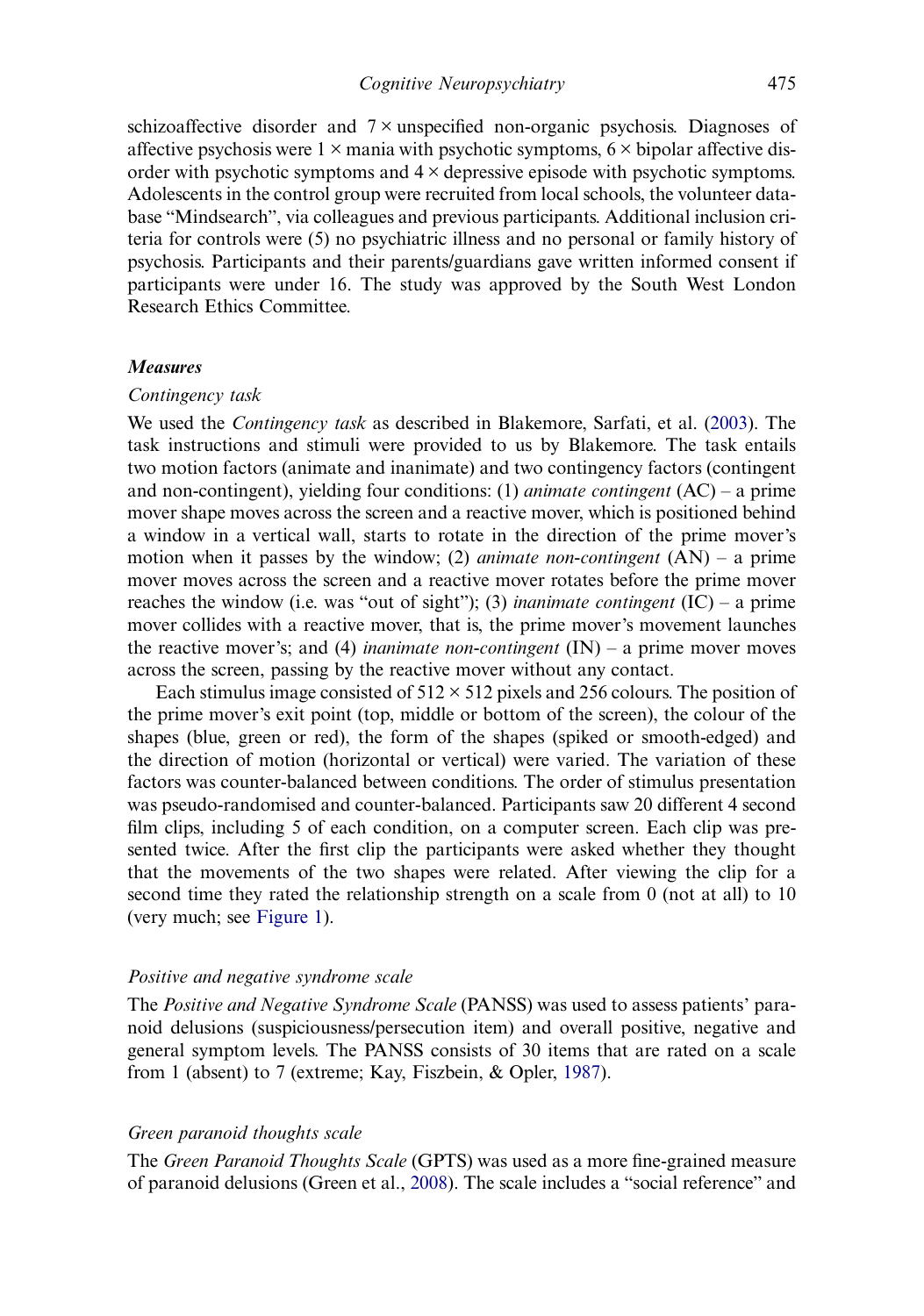<span id="page-4-0"></span>

Figure 1. The Contingency task. Note: With permission of S.J. Blakemore from Blakemore, Boyer et al. ([2003](#page-8-0)).

"persecution" paranoia subscale, which each comprise 16 items that are rated on a scale from 1 (not at all) to 5 (totally).

## Neuropsychological assessment

The vocabulary subtest of the Wechsler Abbreviated Scale of Intelligence (WASI) was used as an estimate of general cognitive ability and to control for potential confounding effects of any group differences in the statistical analyses (Wechsler, [1999](#page-9-0)).

## Procedure

Participants were tested individually at the Institute of Psychiatry. They completed the WASI vocabulary subtest, GPTS and several computer tasks, including the Contingency task. Patients were interviewed with the PANSS. Before the experiment, participants were given information about the procedure and the Contingency task was illustrated with an example clip of each of the four conditions.

## Data analysis

The data analysis was conducted in STATA (version 11.2). Group differences in sample characteristics were analysed with chi-square tests and regression analyses.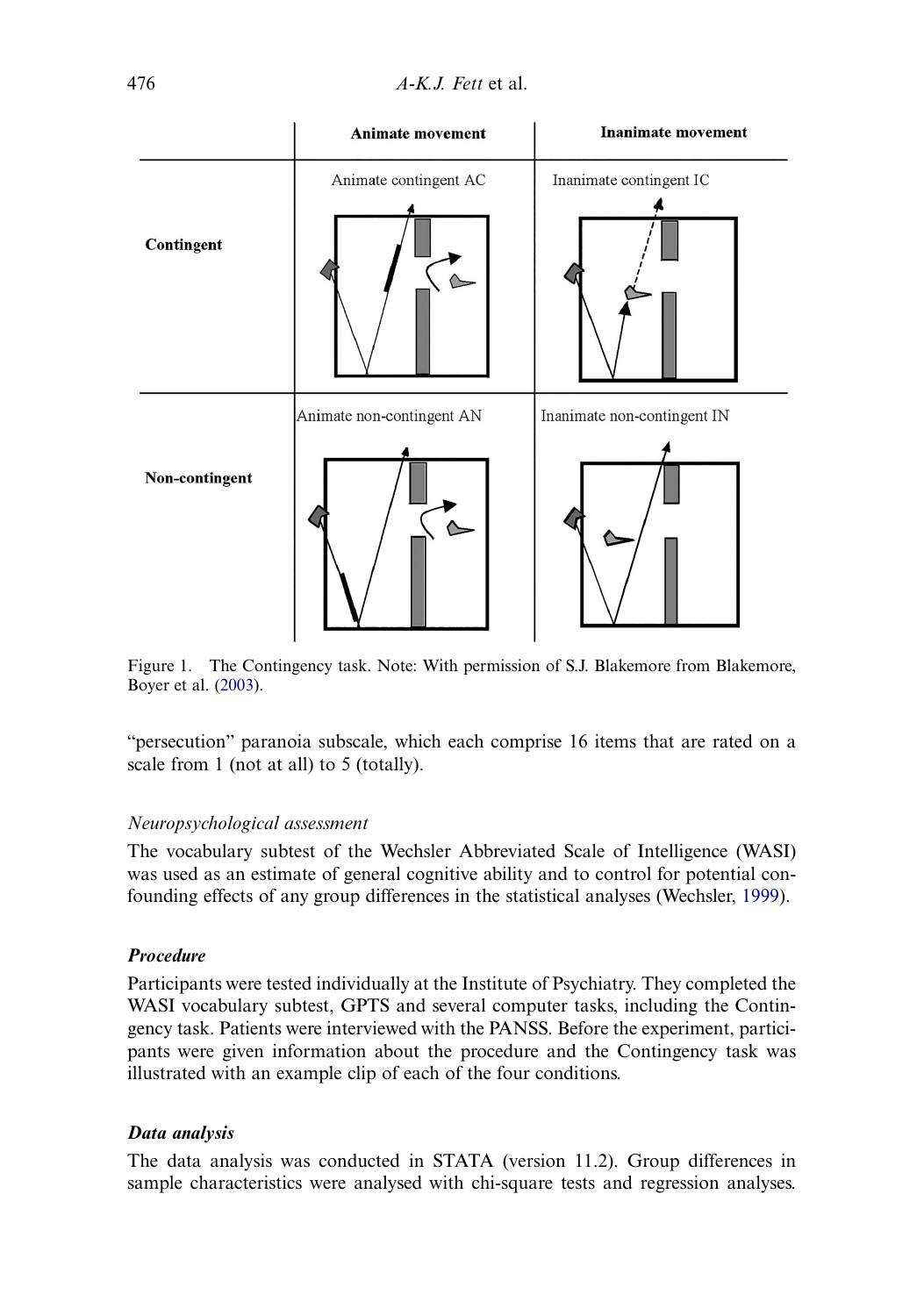Group differences in Contingency task performance and associations between the perceived relatedness of the shapes' movements and symptoms in the patient group were analysed by means of multilevel regression analyses (STATA XTREG command) to account for repeated observations (Level 1) that are nested within participants (Level 2). Analyses were conducted separately for the animate and inanimate condition. Contingency ratings were used as dependent variable contingency factor and group as predictors. To control for confounding age, gender and the WASI vocabulary score were added to the regression model.

Finally, we conducted multilevel regression analyses in the patient group only to investigate the associations between symptom levels and contingency ratings in patients.

#### **Results**

There were significant differences between the patient and the control group in age, estimated cognitive ability, and gender composition and patients scored significantly higher on persecution paranoia and social reference paranoia than the control group (see [Table 1](#page-6-0)).

In the animate motion condition ratings of relationship strength did not differ between contingent and non-contingent movements ( $b = 0.9$ ,  $p = .55$ ) and group (b)  $= -0.41$ ,  $p = .33$ ), and the contingency factor by group interaction was non-significant  $(b = 0.3, p = .26)$ . In the inanimate motion condition, the main effects of contingency factor and group on the perceived relationship strength were qualified by a significant interaction ( $b = -1.08$ ,  $p < .001$ ). The groups did not perceive the shape's movements as differently related in the IN condition ( $b = 0.23$ ,  $p = .56$ ), but patients rated the relationship strength as marginally weaker than controls in the IC condition  $(b =$  $-0.86$ ,  $p = .07$ ; see [Figure 2\)](#page-7-0).

Patients' levels of paranoid delusions on the PANSS suspiciousness/persecution item and on both GPTS subscales, as well as the PANSS overall positive symptom score, were unrelated to the degree of perceived relatedness between the shapes' movements in all conditions (all  $p > .15$ ).

#### **Discussion**

This study was the first to investigate the perception of contingency in patients with early psychosis. In contrast to previous research in patients with chronic psychosis (Blakemore, Sarfati et al., [2003;](#page-8-0) Russell et al., [2006\)](#page-9-0), the current results showed a normal perception of contingency in adolescents in the early illness stages compared to healthy control adolescents. In addition, patients' levels of paranoid delusions were unrelated to the perceived degree of contingency between the shapes' movements in all conditions.

Interestingly, our results showed that neither healthy control adolescents nor adolescents with early psychosis perceived a difference in contingency between the animate contingent and animate non-contingent movements. The average rating was approximately 3 out of 10, suggesting that animate contingent and animate non-contingent motions were perceived as rather non-contingent. An investigation by Fyfe et al. ([2008\)](#page-8-0) who used the same Contingency task in 66 healthy controls with high and low levels subclinical paranoia found that individuals with low levels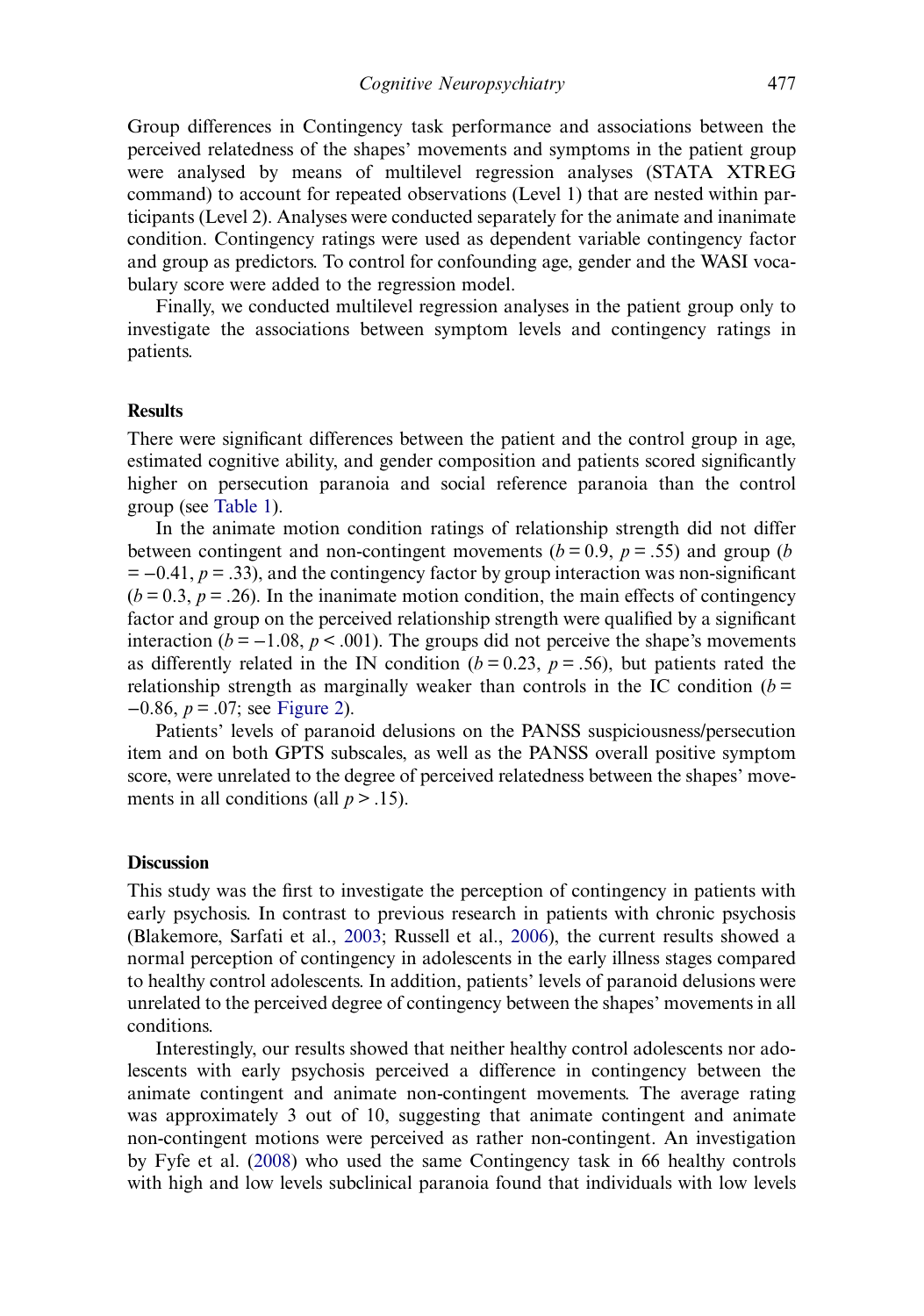| Variables                                                                                                                | Patients<br>$(n=38)$<br>Mean (SD)                                                                            | Controls<br>$(n=93)$<br>Mean (SD)                   | Statistical test                       | $\boldsymbol{p}$ |
|--------------------------------------------------------------------------------------------------------------------------|--------------------------------------------------------------------------------------------------------------|-----------------------------------------------------|----------------------------------------|------------------|
| Age (years)<br>$%$ male                                                                                                  | 17.53(1.31)<br>57.89                                                                                         | 16.74(1.69)<br>49.46                                | $F(1, 129) = 11.3$<br>$X^2(1) = 15.37$ | .001<br>< .001   |
| WASI vocabulary                                                                                                          | 45.89 (12.68)                                                                                                | 53.51 (9.38)                                        | $F(3,125)^* = 8.2$                     | < .001           |
| <b>GPTS</b> Social Reference<br>Paranoia                                                                                 | 36.86 (15.67)                                                                                                | 31.67 (10.02)                                       | $F(3, 124)^* = 2.77$                   | .008             |
| <b>GPTS</b> Persecution<br>Paranoia                                                                                      | 30 (14.65)                                                                                                   | 25.23 (9.87)                                        | $F(3, 122)^* = 2.18$                   | .02              |
| PANSS Persecution item<br><b>PANSS Positive</b><br><b>PANSS Negative</b><br><b>PANSS General</b>                         | $2.56$ (1.19), range 1-5<br>1.9 (0.81), range 1-4.7<br>2 (0.85), range $1-4.2$<br>1.71 (0.50), range $1-3.6$ |                                                     |                                        |                  |
| Contingency task<br>Animate contingent<br>Animate non-contingent<br>Inanimate contingent<br>Inanimate non-<br>contingent | 3.25(3.14)<br>2.86(3.02)<br>5.65 (3.66)<br>1.68(2.8)                                                         | 3.35(2.88)<br>3.27(2.86)<br>6.5(3.17)<br>1.44(2.66) |                                        |                  |
| Diagnoses<br>Non-affective psychosis<br>Affective psychosis<br>Illness duration (months)<br>Hospital admissions          | 27<br>11<br>16.5 (range $1-59$ )<br>1.2 (range $0-4$ )                                                       |                                                     |                                        |                  |
| Medication<br>Antipsychotics<br>Antipsychotics and<br>antidepressants                                                    | 27<br>$\overline{4}$                                                                                         |                                                     |                                        |                  |
| Antipsychotics and<br>benzodiazepines                                                                                    | 3                                                                                                            |                                                     |                                        |                  |
| Antidepressants only                                                                                                     | $\overline{\mathbf{c}}$                                                                                      |                                                     |                                        |                  |
| No medication                                                                                                            | $\overline{2}$                                                                                               |                                                     |                                        |                  |

<span id="page-6-0"></span>

| Table 1. |  | Sample characteristics. |
|----------|--|-------------------------|
|----------|--|-------------------------|

Note: \*Controlled for age and gender.

of subclinical paranoia rated the degree of contingency similar for animate contingent and animate non-contingent movements. However, in line with the idea that beliefs in supernatural things might be rooted in an increased agency detection, Fyfe et al.'s findings also showed that individuals with high levels of subclinical paranoia perceived a substantially higher contingency between movements of animate contingent than animate non-contingent shapes. Thus in healthy individuals higher subclinical paranoia was associated with a higher perception of contingency of animate movements, but only when there actually was contingency.

Interestingly, this effect observed in individuals with high subclinical paranoia has not been found in the clinical sample of Blakemore, Sarfati, et al. ([2003\)](#page-8-0). Blakemore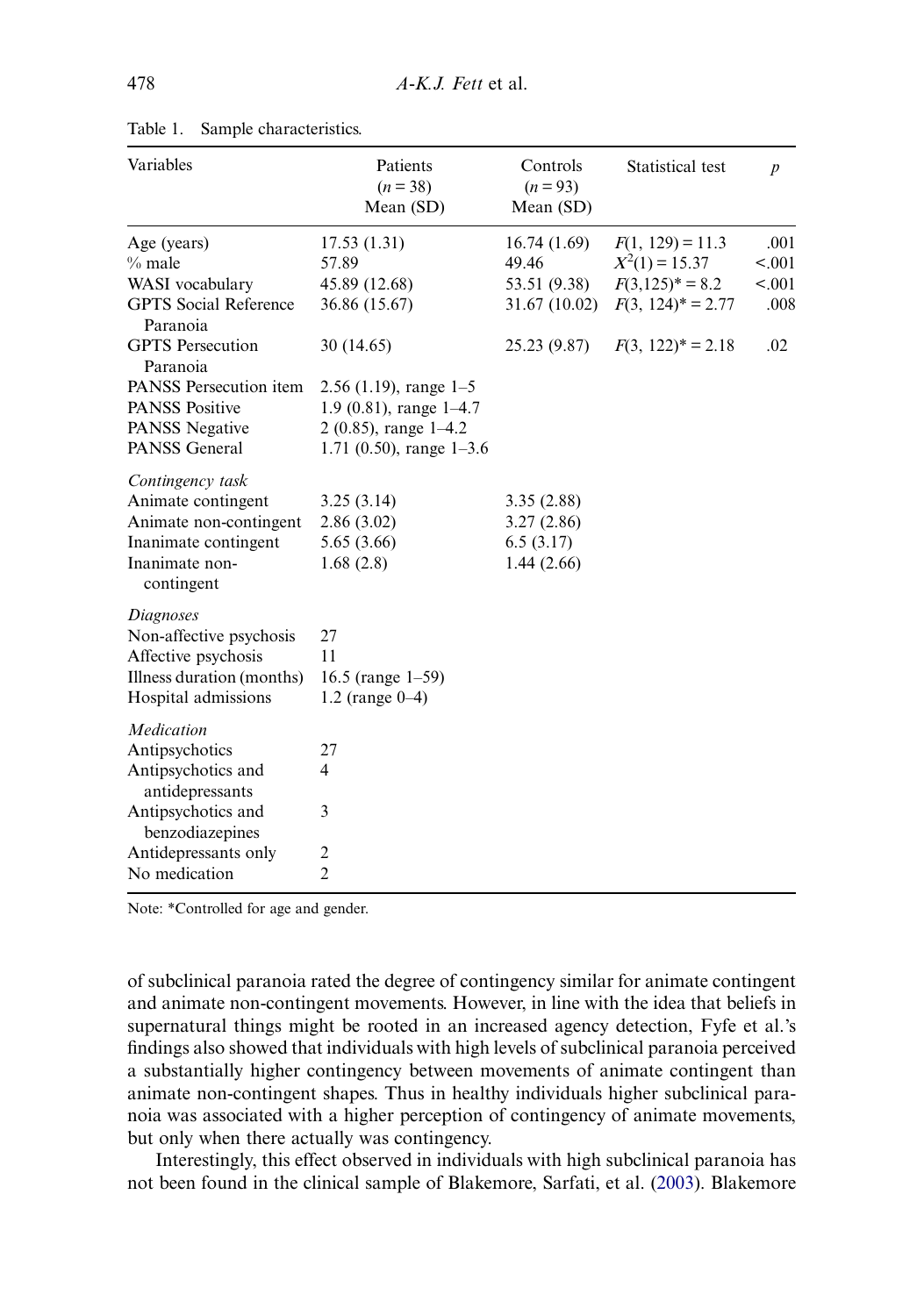<span id="page-7-0"></span>

Figure 2. Contingency perception by motion factor, contingency factor and group. Note: Error bars represent 95% CI's.

et al.'s findings showed that patients with high levels of paranoid delusions ( $n = 12$ , PANSS suspiciousness/persecution item score = 5.36) perceived animate contingent and animate non-contingent movements equally. Patients without delusions ( $n = 10$ ) perceived a difference between the contingent and non-contingent movements, albeit to a lesser degree than controls. So here it seemed as if illness status and paranoia were linearly associated with difficulties to differentiate animate contingent and noncontingent movements. Unfortunately, only the mean difference, but not ratings of relationship strength, were reported, therefore the actual degree of perceived contingency in the adult patient sample remains unclear. However, Blakemore, Sarfati, et al. ([2003\)](#page-8-0) suggest that their finding was due to the fact that patients with delusions perceived contingency where there was none, namely in animate non-contingent movements. Despite an overall similar picture of absent differences in contingency ratings between the animate contingent and non-contingent condition, the finding in the current study seems to be due to the reverse reason, that is, patients and controls in the current did not perceive much contingency in the animate contingent condition where there actually was contingency between the shapes' movements.

Controls ( $n = 93$ , age = 16.74) in our study and controls ( $n = 30$ , age = 24.5) with low subclinical paranoia in Fyfe et al.'s study also did not perceive a difference in contingency between animate contingent and non-contingent movements. This contradicts the ratings of controls ( $n = 14$ , age = 29.7) in Blakemore et al.'s study, who perceived a large difference between the two. We used exactly the same paradigm as Blakemore, Sarfati, et al. ([2003\)](#page-8-0) and Fyfe et al. ([2008\)](#page-8-0). Hence, it is unlikely that the differential findings are due to the nature of the utilised task. It is possible that the differences in study findings could be due to sample composition, including factors such as nationality (French vs. English), gender and age differences, or differences in illness duration and differential effects of clinical and subclinical paranoid symptoms on the perception of contingency.

In conclusion, the current study showed no group differences in the perception of contingency between healthy adolescents and patients in the early stages of psychotic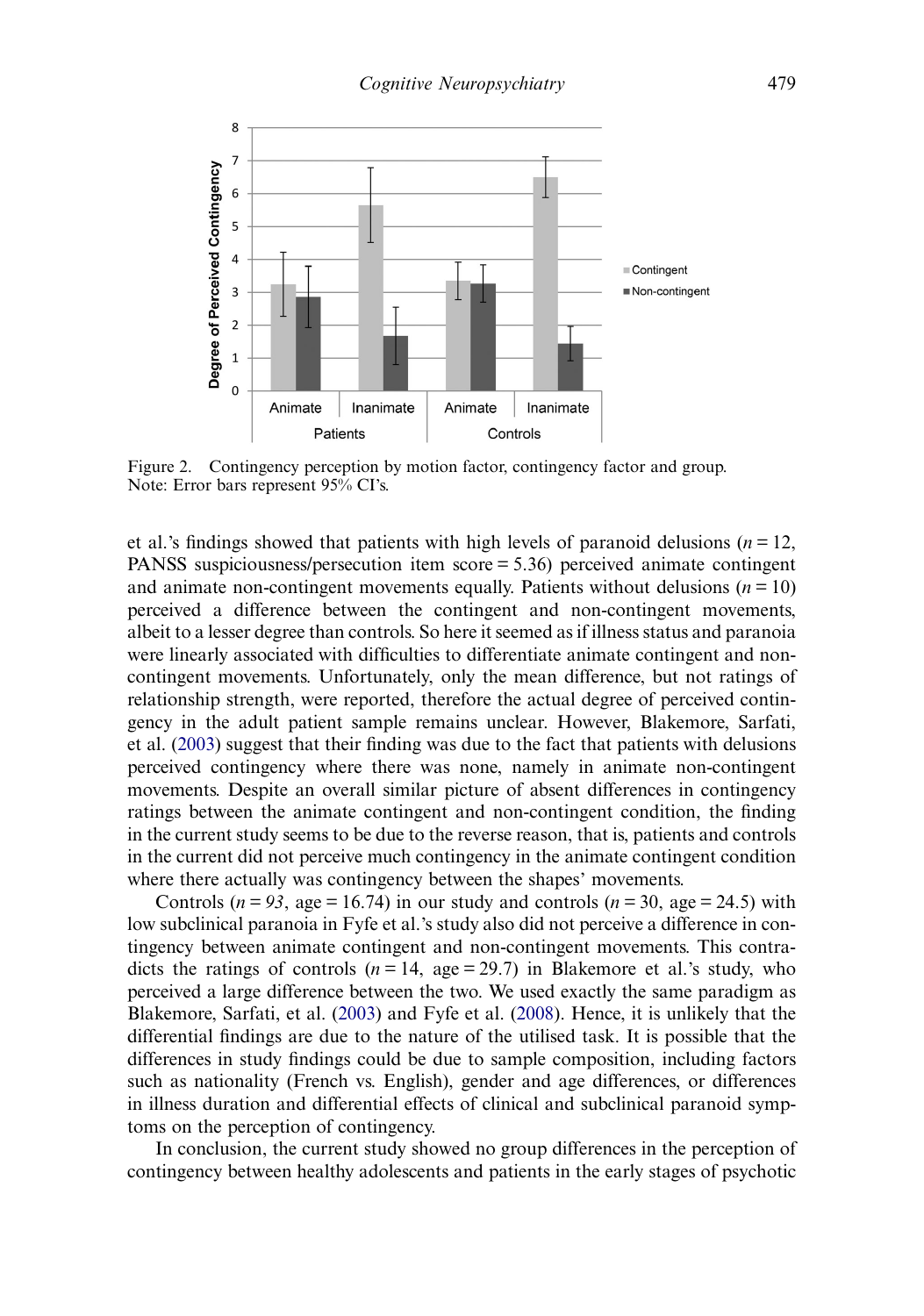<span id="page-8-0"></span>illness, suggesting that perception of contingency might still be intact in early psychosis. Yet, the results should interpreted with caution, as findings call for replication studies in larger samples that systematically investigate the effects of illness duration and dose–response relationships between levels of paranoid symptoms and the biased perception of contingency.

#### Acknowledgements

We would like to thank the MHRN support team, the clinical studies officers at NELFT, SEPT, SLAM and OXLEAS and specifically Partha Banerjea, Uttom Chowdhury, Philip Collins, Sophia Frangou, Giovanni Giaroli, Daniel Hayes, Kah Mirza, Viviana Porcari, Kurinji Semmanpalayam, Derek Tracy and the local schools for their help with the recruitment of our participants, and Sarah-Jayne Blakemore for allowing us to use the Contingency task.

#### Disclosure statement

No potential conflict of interest was reported by the authors.

## Funding

Anne-Kathrin Fett: supported by a Netherlands Organization for Scientific Research (NWO) VENI grant 451-13-035; Lydia Krabbendam: supported by a NWO VICI grant 453-11-005; Sukhi Shergill: supported by a Medical Research Council New Investigator Award Project grant 93641 and an ERC Consolidator Award.

#### References

- Blakemore, S. J., Boyer, P., Pachot-Clouard, M., Meltzoff, A., Segebarth, C., & Decety, J. (2003). The detection of contingency and animacy from simple animations in the human brain. Cerebral Cortex, 13, 837–844. [doi:10.1093/cercor/13.8.837](http://dx.doi.org/10.1093/cercor/13.8.837)
- Blakemore, S. J., Sarfati, Y., Bazin, N., & Decety, J. (2003). The detection of intentional contingencies in simple animations in patients with delusions of persecution. Psychological Medicine, 33, 1433–1441. [doi:10.1017/S0033291703008341](http://dx.doi.org/10.1017/S0033291703008341)
- Frith, C. D. (2004). Schizophrenia and theory of mind. Psychological Medicine, 34, 385–389. [doi:10.1017/S0033291703001326](http://dx.doi.org/10.1017/S0033291703001326)
- Fyfe, S., Williams, C., Mason, O. J., & Pickup, G. J. (2008). Apophenia, theory of mind and schizotypy: Perceiving meaning and intentionality in randomness. Cortex, 44, 1316–1325. [doi:10.](http://dx.doi.org/10.1016/j.cortex.2007.07.009) [1016/j.cortex.2007.07.009](http://dx.doi.org/10.1016/j.cortex.2007.07.009)
- Girotto, V., Pievani, T., & Vallortigara, G. (2014). Supernatural beliefs: Adaptations for social life or byproducts of cognitive adaptations? Behaviour, 151, 385–402. [doi:10.1163/1568539X-](http://dx.doi.org/10.1163/1568539X-00003154)[00003154](http://dx.doi.org/10.1163/1568539X-00003154)
- Green, C., Freeman, D., Kuipers, E., Bebbington, P., Fowler, D., Dunn, G., & Garety, P. A. (2008). Measuring ideas of persecution and social reference: The Green et al. Paranoid Thought Scales (GPTS). Psychological Medicine, 38, 101–111. [doi:10.1017/](http://dx.doi.org/10.1017/S0033291707001638) [S0033291707001638](http://dx.doi.org/10.1017/S0033291707001638)
- Horan, W. P., Nuechterlein, K. H., Wynn, J. K., Lee, J., Castelli, F., & Green, M. F. (2009). Disturbances in the spontaneous attribution of social meaning in schizophrenia. Psychological Medicine, 39, 635–643. [doi:10.1017/S0033291708003838](http://dx.doi.org/10.1017/S0033291708003838)
- Kapur, S. (2003). Psychosis as a state of aberrant salience: A framework linking biology, phenomenology, and pharmacology in schizophrenia. American Journal of Psychiatry, 160, 13–23. [doi:10.1176/appi.ajp.160.1.13](http://dx.doi.org/10.1176/appi.ajp.160.1.13)
- Kay, S. R., Fiszbein, A., & Opler, L. A. (1987). The Positive and Negative Syndrome Scale (PANSS) for schizophrenia. Schizophrenia Bulletin, 13, 261–276. [doi:10.1093/schbul/13.2.261](http://dx.doi.org/10.1093/schbul/13.2.261)